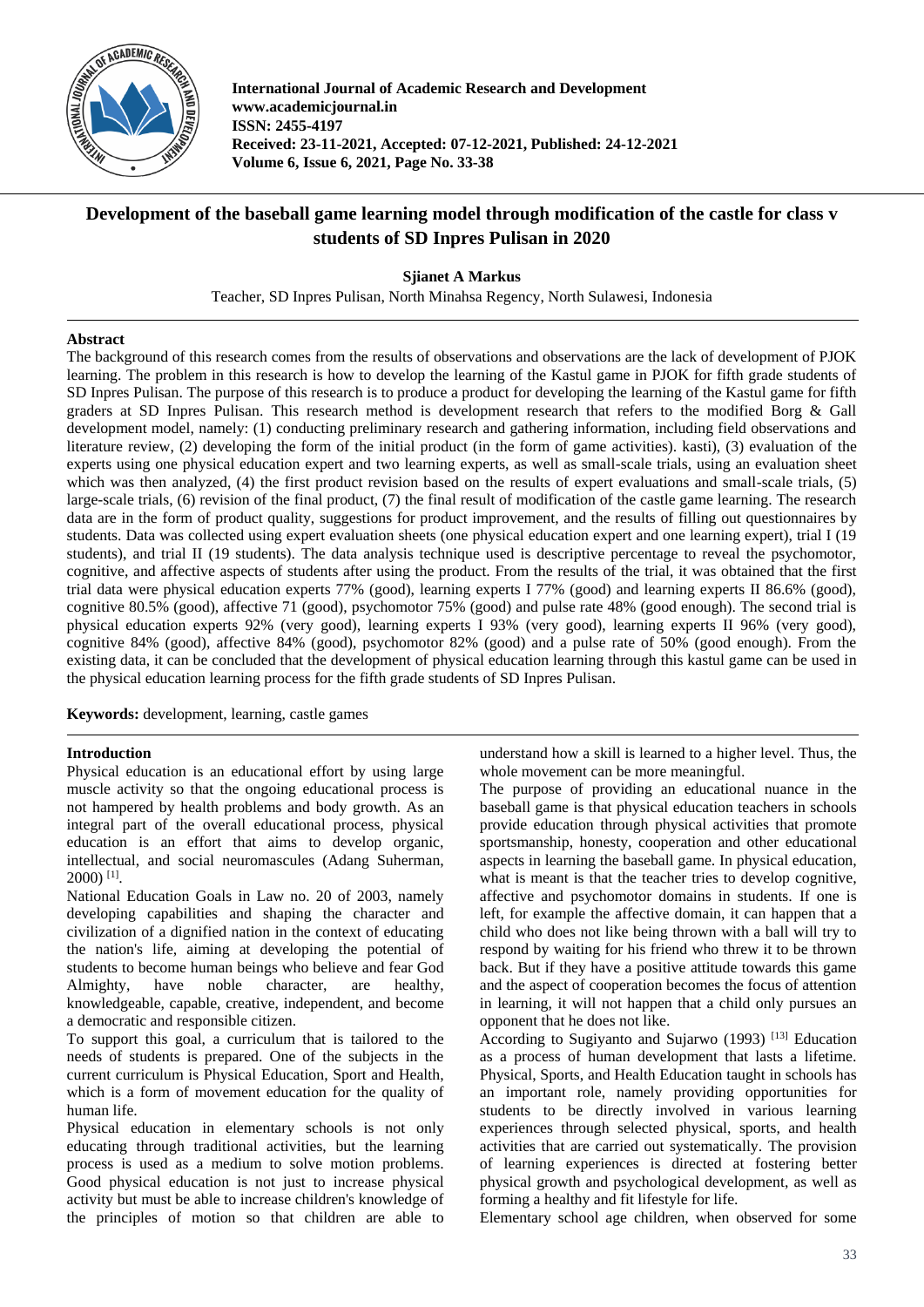time, will see how high their activities are. It was really hard for them to sit and be still. They always move running here and there, jumping, climbing, and jumping down and running again. These are all internal impulses or instincts that cannot be suppressed. If they sit quietly in class, they feel something torturous. When it was close to break time, the children looked restless. They looked at the watch intermittently which felt very slow. When the recess signal sounded, they rushed out of the classroom to the playground. They feel free from the torment they feel while sitting in the classroom. At the time they were doing various things in their yard, some ran screaming, some ran irregularly, which seemed aimless. All of these are characteristics / behavior of children to vent their joy. (Soemitro, 1992)<sup>[11]</sup>.

Based on the results of observations that have been made in several elementary schools in North Minahasa Regency on Physical Education learning with baseball game material, the researchers observed that the baseball learning process by playing baseball was quite good but the Physical Education learning process from the school was the same, the baseball game learning provided still not packaged in the form of game modifications. The baseball used is less safe because a baseball made of too hard rubber can injure students. Baseball games that still use standard rules in general, it is necessary to develop or modify games that can develop media or tools according to the needs of fifth grade elementary school students. Here the researchers found the problems that occurred in the process of learning the baseball game as follows: (1) The rules used were standard in accordance with the rules of baseball games in general. (2) Baseball game requires a large field but with bumpy field conditions such as a football field making it difficult for students to bounce the ball. According to Hastre (2004) with this, it is necessary to modify learning that is fun and attracts students' interest in learning baseball games in Physical Education learning at school. Modification of the baseball game is one way to overcome student boredom in physical education. Modification of sports games is not intended to change the nature of the sport, but to adjust the situation and conditions of the game so that it can be played and enjoyed by certain groups of players, which in this case are children of elementary school age. Modifications are made solely for children to play in physical education classes. Modifications should be directed at secondary rules so that the nature / characteristics of the baseball game itself is not lost. The modification of the baseball game used by the researcher is a learning method to increase student participation in the physical education and learning process. In order not to be sustainable, the baseball game can be modified by adjusting the facilities and infrastructure owned by the school. From these problems, researchers are interested in developing the Physical Education learning model into a study entitled "Development of a Baseball Game Learning Model Through Modification of the Castle for Class V Students at Pulisan Elementary School in 2020" as a vehicle for creating innovative Physical Education learning, to make learning that is more interesting and fun, which is also beneficial for the development and growth of students.

### **Research Methods**

#### **Development Procedure**

The development procedure will describe the procedures

that will be taken by researchers in making the product. In the procedure the researcher will mention the components at each stage that will be developed. The following chart will present the stages of the procedure for developing modifications to the Kastul game rules.

### **Needs Analysis**

Needs analysis is the first step in conducting this research. This step aims to determine whether the castle learning model through this castle game is needed or not. At this stage the researcher made observations at SD Inpres Pulisan by observing during learning.

### **Initial Product Creation**

Based on the results of the needs analysis, the next step taken by the researcher is the manufacture of a baseball game model product. In the manufacture of the developed product, the researcher makes a product based on a theoretical study and the results of an evaluation by an expert in baseball sports and an expert in learning I and learning II. The research subjects were fifth grade students of SD Inpres Pulisan.

#### **Castle Game Facilities and Equipment**

- 1. Field
- 2. Ball
- 3. Batter
- 4. Wooden Board

#### **Castle Game Rules**

- 1. Castle Rules
- 2. Guard Squad Tasks
- 3. Battering Squad
- 4. Referee
- 5. Game duration
- 6. Throw Target
- 7. Change of Party and Venue
- 8. Player is declared dead
- 9. Value

A hitter will get 2 points, if he can run from the batting room to the free post and back to the free space safely, on his own stroke. If the return trip to free space is made in 2 or 3 parts safely and the stroke is correct, then the runner will get a score of 1.

Each member of the field team will get a value of 1, if they can catch the ball once. If at the end of the match the total scores of the two teams are the same, then the team with the most running scores is declared the winner.

#### **Revision I**

Based on suggestions from physical education experts and learning experts on products or models that have been tested into small-scale trials, product revisions can be carried out immediately. Problems and obstacles that arise when the product development of the Kastul game is developed to encourage basic movement skills are tested on a small scale, solutions and solutions need to be found. This really needs to be done as an improvement to the model for large-scale trials.

The problems that arise during the implementation of smallscale trials are as follows:

- 1. Field area
- 2. Child movement / tends to clump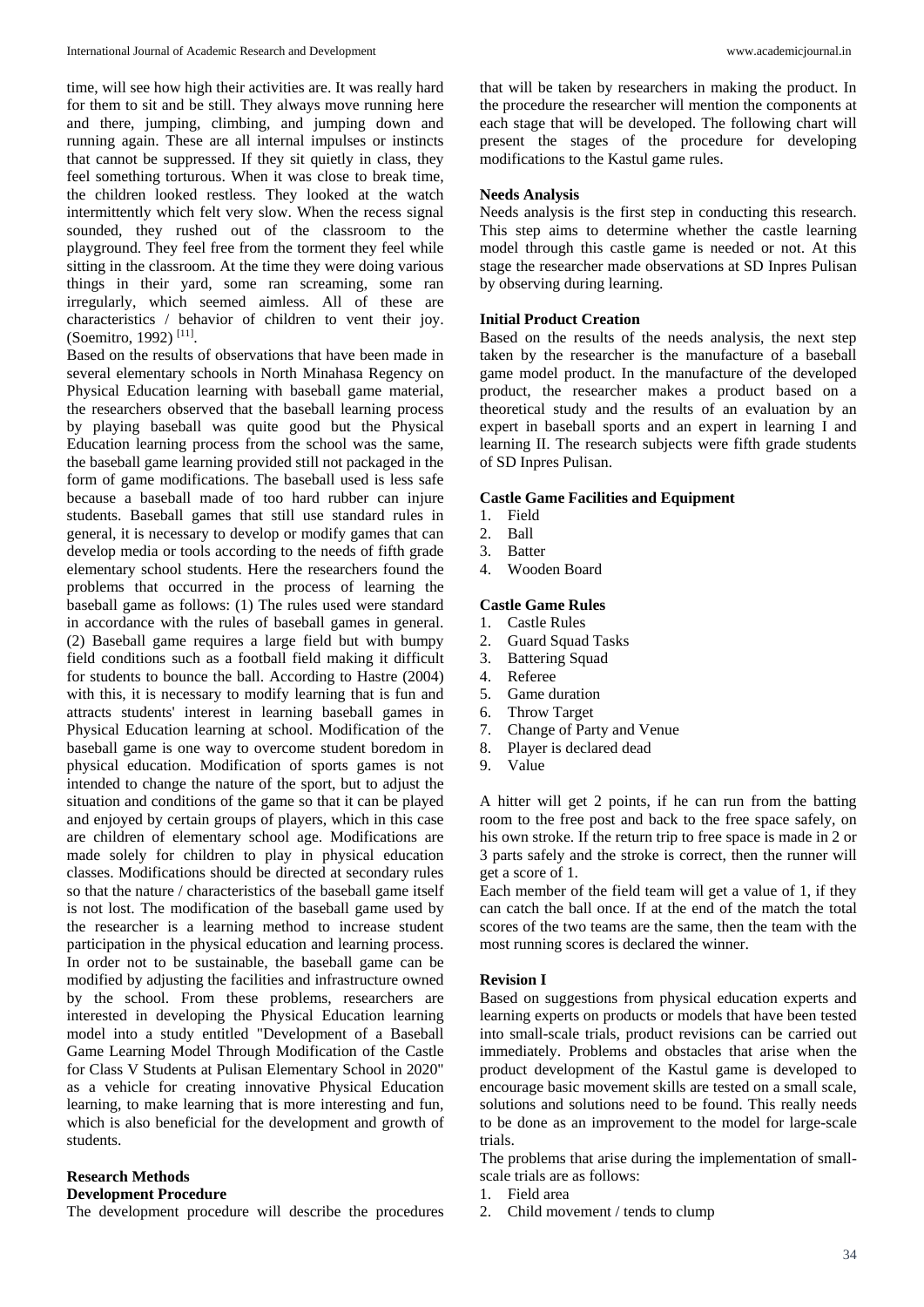- 3. Game rules clarified
- 4. The tools used must be safe
- 5. Made a place for free space

### **Trial I**

Small group trials or limited trials are conducted on small groups as users of the product. At this stage, a small group test was carried out on the product developed by using the test subjects of the fifth grade students of SD Inpres Pulisan with the number of subjects as many as 19 students with the method 19 students divided into 2 teams, each team consisting of 9 players tested the product.

### **Revision II**

In revision II, the results obtained are improvements from product development in small groups.

### **Trial II**

At this stage, a field test was carried out on the product developed using the test subjects of fifth grade students of SD Inpres Pulisan with a total of 19 students with the method 19 students divided into several teams then competed with each other and was carried out many times to find a good model.

### **Revision III**

In revision III the results obtained are improvements from product development in large groups.

Final Result

The final product of the development of the field test in the form of a KASTUL game model.

### **Product Trial**

Product trials are intended to collect data that can be used as a basis for determining the level of effectiveness, efficiency, and or attractiveness of the resulting product. Therefore, the types of data collected are as follows:

- 1. An effective learning model, meaning that the data is dug up whether the trials carried out can develop the cognitive, affective, psychomotor and physical learners.
- 2. Data showing conformity with the basic competencies contained in the curriculum material.
- 3. Easy for all students to do.
- 4. Fun and encourage students to be active.
- 5. Safe and comfortable for students.
- 6. Learners become active and do not, on the contrary, become passive in moving.
- 7. The implementation time is according to face-to-face learning hours for Physical Education and Health.
- 8. The existing facilities around the physical environment outside the school without destroying environmental sustainability.

### **Trial Design**

The trial design carried out aims to determine the level of effectiveness and in terms of utilization of the developed product. The trial design carried out consists of:

### **Trial I**

A small trial was conducted with 19 students, which would be divided into 2 teams, one team consisting of 9 people. First, students are given directions and explanations about the rules of the game. After conducting the test, the students filled out a questionnaire about the games they had played.

The purpose of this small group trial is to find out the initial response of the product being developed. This response or revision will later be used as correction material in conducting large group trials.

### **Revision II**

Several revisions from small groups to large groups from Physical Education experts and learning experts I and Learning II experts are as follows:

- 1. A bouncing device when the ball is hit and the bat comes off (safety).
- 2. The castle game field because students have difficulty in playing to stop or continue.
- 3. The size of the castle playing field is expanded and adjusted to the number of students to be played.
- 4. Each post or relief post is given a dividing line or circle.
- 5. The width and length of the field to be adjusted and the distance of the first pole and second aid pole for further distance.

After making changes while playing, children do not look in groups anymore and the level of security is more guaranteed because children tend not to play hard.

### **Trial II**

A large-scale test was conducted with 19 students. Where will be divided into 2 teams. First, students are given an explanation of the revised baseball game rules. Then the students did a trial of the Kastul game. After conducting the trial, students filled out a questionnaire about the games they had played.

### **Revision III**

In the third revision of physical education experts, learning experts I and learning experts II the results obtained were improvements from product development in large groups. After the large group trial, it was found that all aspects were fulfilled well.

### **Final Result**

The final result of the product development from the large group trial, then the final product development result in the form of developing baseball learning through playing castle.

### **Trial Subject**

The test subjects in this study were as follows: (1) Expert evaluation consisting of physical education and learning experts (2) Trial I consisted of 19 fifth grade students of SD Inpres Pulisan, (3) Field trial consisting of 19 students class V SD Inpres Pulisan.

### **Product Design**

It is the overall plan of the Kastul game development learning model to encourage the improvement of the movement skills of the Pulisan Inpres Elementary School students.

### **Data Type**

The types of data in this study are qualitative and quantitative data. Qualitative data were obtained from the evaluation results of physical education experts, learning experts I and learning experts II as material for product revision. While quantitative data obtained from questionnaires.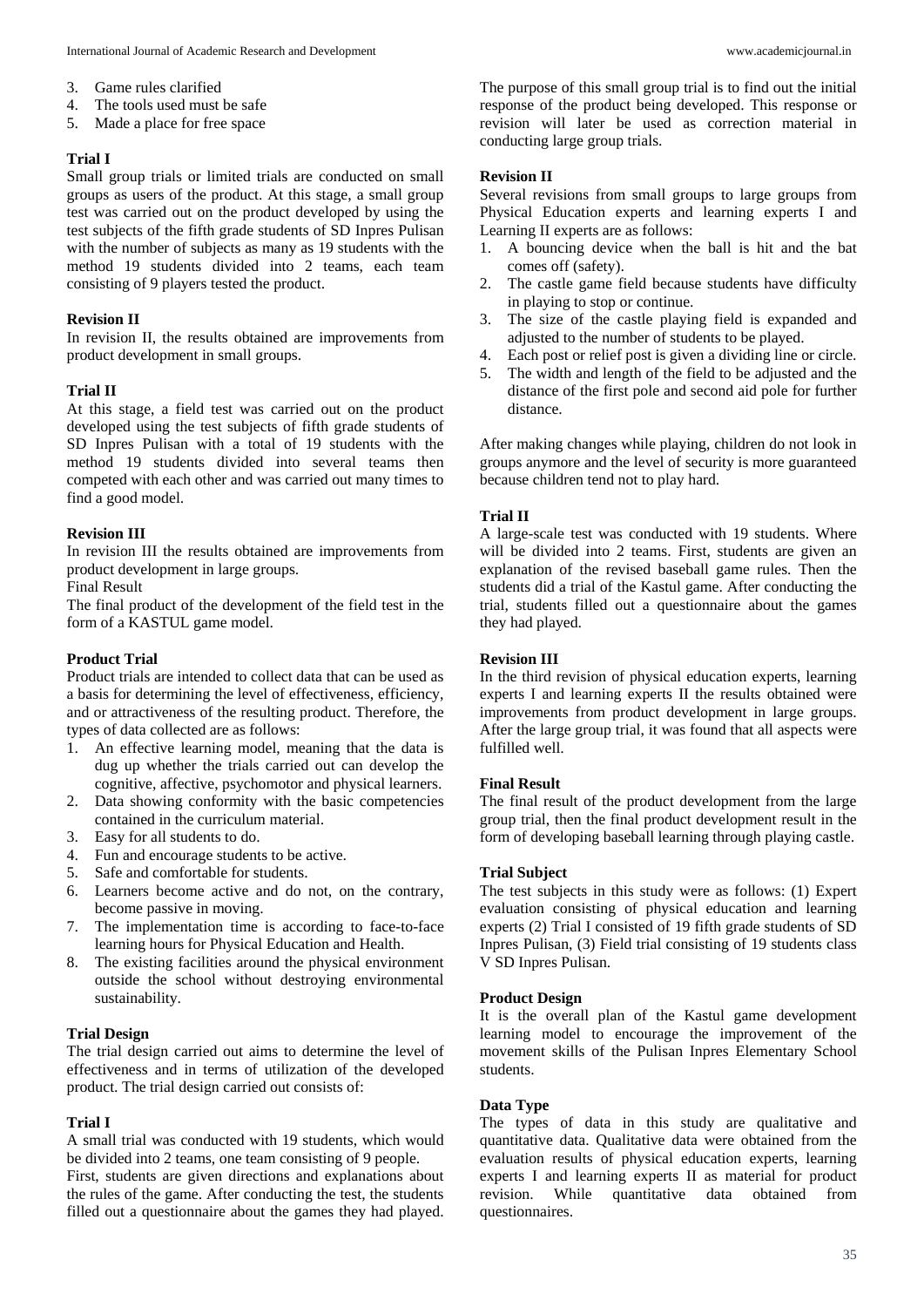#### **Data Collection Instruments**

The instrument used to collect data is in the form of questionnaires and observations. Questionnaires were used to collect data from expert evaluations and trials. The reason for choosing the questionnaire is because there are relatively many subjects so that it is carried out simultaneously and in a short time. The experts and students were given different questionnaires. The expert questionnaire focused on the first product that was made, while the questionnaire for students focused on the convenience of using the product, namely in a modified baseball game. Are students able to play with different rules from baseball in general?

The questionnaire used for the expert is in the form of a number of aspects that must be assessed for feasibility. The factor used in the questionnaire is the quality of the "KASTUL" baseball game model. As well as general comments and suggestions if any. Evaluation ranges from "no" to "very good" by marking (v) in the column provided.

- 1. not good
- 2. not good
- 3. pretty good
- 4. good
- 5. very good

The following are the factors, indicators, and the number of questionnaire items that will be used in the questionnaire.

The questionnaire used by students is in the form of a number of questions, which must be answered by students with alternative answers of "yes" and "no". The factors used in the questionnaire include psychomotor, cognitive, and affective aspects. The method of scoring the alternative answers is as follows.

The following are the factors, indicators, and the number of questionnaire items that will be used on students:

#### **Data Analysis**

The data analysis technique used in this development research is to use descriptive analysis techniques in the form of percentages. While the data in the form of suggestions and reasons for choosing answers were analyzed using qualitative analysis techniques. In data processing, the percentage is obtained by the formula from Muhammad Ali (1987), namely:

From the results obtained, the percentage is then classified to obtain data conclusions. Tables 4 and 5 will present the classification in percentage terms.

#### **Results and Discussion**

Results of Trial Data Analysis I

The analysis of the trial data based on the data analysis table obtained through the expert questionnaire can be concluded as follows.

The results of the analysis of expert evaluation data get an average percentage of 87%. Based on the predetermined criteria, the Kastul game development product has met the "Good" criteria.

Based on the results of the pulse rate, an average of 50% meets the criteria of "good enough". Based on the data, the average percentage of questionnaire results on cognitive and affective aspects and observations on psychomotor aspects was 75%. Based on the specified criteria, this Kastul game development model has met the criteria of 75% still needs improvement so that it can become a "good" criterion so that it is suitable for use in fifth grade students of SD Inpres

Pulisan.

#### **Product Revision**

Several revisions from small groups to large groups from Physical Education experts and learning experts I and Learning II experts are as follows:

- 1. A bouncing device when the ball is hit and the bat comes off (safety).
- 2. The castle game field because students have difficulty in playing to stop or continue.
- 3. The size of the castle playing field is expanded and adjusted to the number of students to be played.
- 4. Game rules to be clarified so that students have no difficulty in playing and can understand them.
- 5. Made the board easier to bounce.
- 6. Each post or relief pole is given a dividing line or circle.
- 7. The width and length of the field to be adjusted and the distance of the first pole and second aid pole for more distance.

After making changes while playing, children do not look in groups anymore and the level of security is more guaranteed because children tend not to play hard.

### **Presentation of Test Result Data II**

At this stage, a field test was conducted on the product developed using the test subjects of the fifth grade students of SD Inpres Pulisan with a total of 19 students. Experimental research II was conducted 2 times. In this case, what is measured in the second trial is the cognitive, affective, and psychomotor aspects in the form of questionnaires and observations.

#### **Description of Test II Pulse Result Data**

**Table 1:** Results of Trial Pulse Rate II

|    |                    | <b>Assessment score</b> |  |
|----|--------------------|-------------------------|--|
| No | <b>Description</b> | <b>Denvut Nadi</b>      |  |
|    | <b>Quantity</b>    | 953                     |  |
|    | Percentage         | 50%                     |  |

Based on the table, it can be seen the total results of the pulse rate assessment with an average percentage of 50%.

### **Description of Data Validation Expert Trial II**

**Table 2:** Assessment Results of Physical Education Experts and Experimental Learning Experts II

|                |                       | <b>Rating score</b>    |                   |                   |
|----------------|-----------------------|------------------------|-------------------|-------------------|
|                | <b>No Description</b> | <b>Expert Physical</b> | <b>Expert</b>     | <b>Expert</b>     |
|                |                       | education              | <b>Learning 1</b> | <b>Learning 2</b> |
|                | <b>Ouantity</b>       | 69                     |                   |                   |
| ◠              | Average               | 1.92                   | 0.93              | 0.96              |
| $\overline{a}$ | Percentage            | 92%                    | 93%               | 96%               |

For the average percentage of all aspects based on the assessment of Physical Education experts and learning experts, the percentage is 93.60%. Based on the criteria that have been applied, it has met the criteria of "Good".

### **Description of Trial Data II**

Trial II aims to determine the effectiveness of the changes after being evaluated by experts so that this learning can be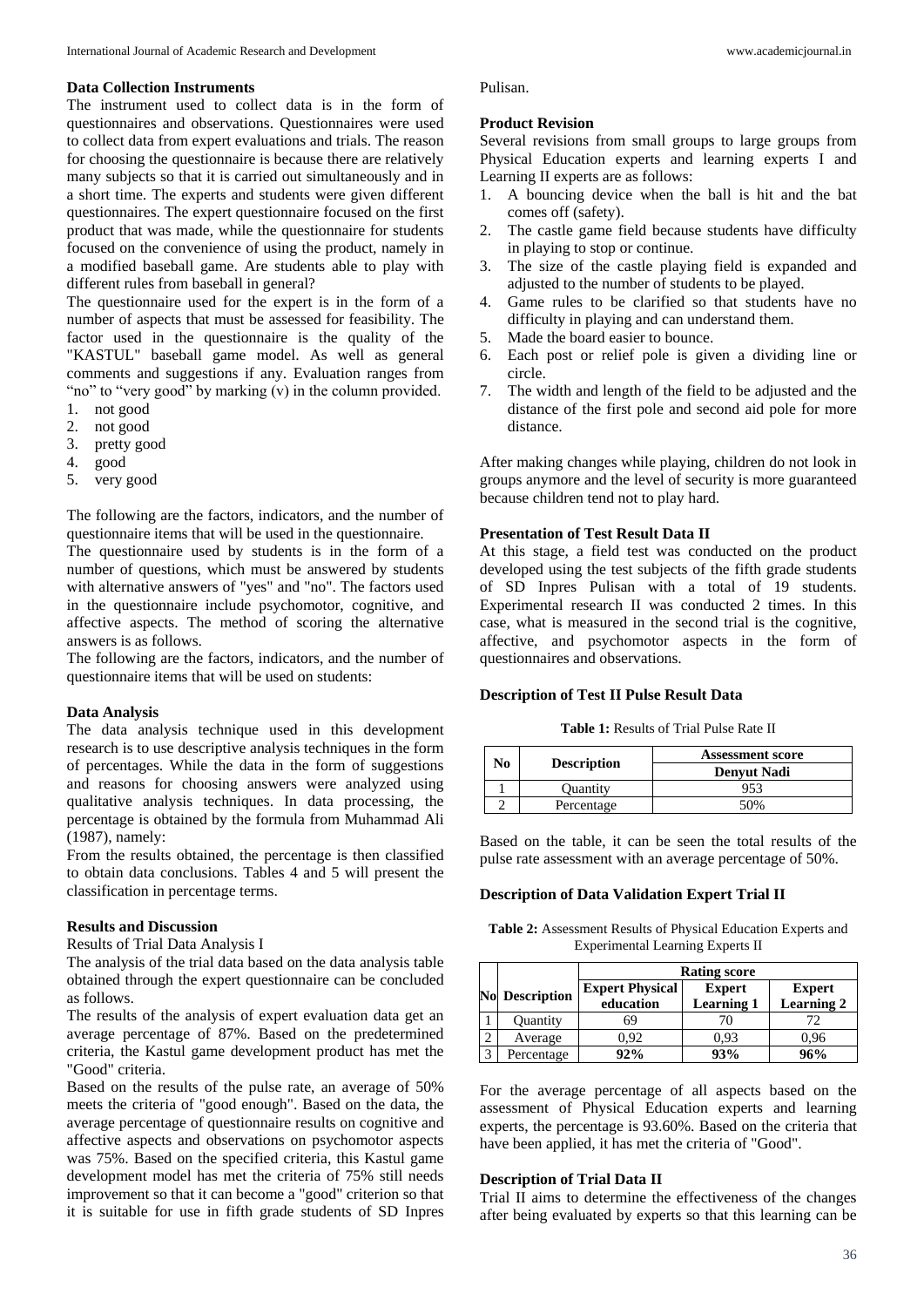used in a real environment. The second trial was carried out on the fifth grade students of SD Inpres Pulisan, totaling 19 students. In the following, the percentage of the questionnaire results and the results of the observations of the second trial are presented.

**Table 3:** Results of observations and student questionnaires (Trial II)

| No | Aspek       | <b>Percentage</b> |
|----|-------------|-------------------|
|    | Cognitive   | 84%               |
|    | Affective   | 84%               |
| C. | Psychomotor | 82.5%             |
|    | Average     | 83.5%             |

Based on the data on the results of the questionnaires filled out by students in the second trial, the percentage of answers that match the aspects of the castle game was obtained at 83.5%.

### **Results of Trial Data Analysis II**

The analysis of the trial data based on the data analysis table obtained through the expert questionnaire can be concluded as follows.

The results of the analysis of expert evaluation data get an average percentage of 93.60%. Based on the predetermined criteria, the Kastul game development product has met the "Good" criteria.

Based on the results of the pulse rate, an average of 50% meets the criteria of "good enough". Based on the data, the average percentage of questionnaire results on cognitive and affective aspects and observations on psychomotor aspects was 83.5%.

Based on the specified criteria, the Kastul game development model has met the criteria of 83% being "good" criteria so it is suitable for use in fifth grade students of SD Inpres Pulisan.

# **Product Prototype**

Kastul is a modification of the baseball game where before the batsman makes a stroke, a bat has two roles as a bat and as a bouncer.

Here in the game of castle, there are no players as a float, while in the standard baseball game, there are players who serve as floats. Instead, there is a board as a tool for bouncing the ball, after which the hitter is allowed to run past the three perched poles and return to the free space to get a score.

# **Castle Play Facilities and Equipment**

- 1. Field
- 2. 2. Tennis Ball
- 3. Batter
- 4. Wooden Board

# **Castle Game Rules**

- 1. Rules of playing Castle
- 2. The duty of the guard squad
- 3. The task of the batting squad
- 4. Referee
- 5. Game duration<br>6. Throw Target
- 6. Throw Target
- Change of Party and Venue
- 8. Player is declared dead 9. Value

A hitter will get 2 points, if he can run from the batting room to the free post and back to the free space safely, on his own stroke.

If the return trip to free space is made in 2 or 3 parts safely and the stroke is correct, then the runner will get a score of 1.

Each member of the field team will get a value of 1, if they can catch the ball once. If at the end of the match the total scores of the two teams are the same, then the team with the most running scores is declared the winner.

# **Advantages of Castle Games**

During the learning of the Kastul game, the students were very enthusiastic in playing the game. There are several things that make this learning interesting and easy for students to understand:

- 1. Make students more interested in actively moving in following learning.
- 2. Make the learning process more effective and fun.
- 3. Make children more enthusiastic because of interesting games
- 4. The equipment used for the game is easy to make and can be found anywhere
- 5. The modified field is more interesting so that it motivates students to do learning
- 6. Modified games add to the cognitive aspects of students
- 7. Can be done in schools that do not have a large enough yard.

# **Weaknesses of Castle Games**

There are several things that make this Kastul game learning weak, including:

- 1. The level of ability of male and female students is different so it needs special handling on female students' games.
- 2. There are students who do not understand because their understanding problems are not like other friends because everyone has different understanding problems so a personal approach is needed.
- 3. In the game during the match, there is often physical contact between players which causes children to fall and get injured.

# **Conclusion**

Based on the results of research and discussion in this thesis, it can be concluded as follows:

- 1. The product of the Kastul game model can and is feasible to be used in the physical education learning process. This is based on data analysis on small-scale trials obtained from the evaluation of physical education experts' assessments obtained an average percentage of 77.3%, evaluations of learning expert assessments I obtained an average of 77.3% and evaluations of learning expert assessments II obtained an average of 86.6%. The average assessment of Physical Education experts and learning experts is 80.40%. Based on the criteria that have been set, this Kastul game product has met the good criteria and is suitable for use.
- 2. The product of the Kastul game model can already be used in the physical education learning process. This is based on the analysis of small group trial data, the average percentage of suitable answer choices is 75% with very good criteria and the results of large-scale